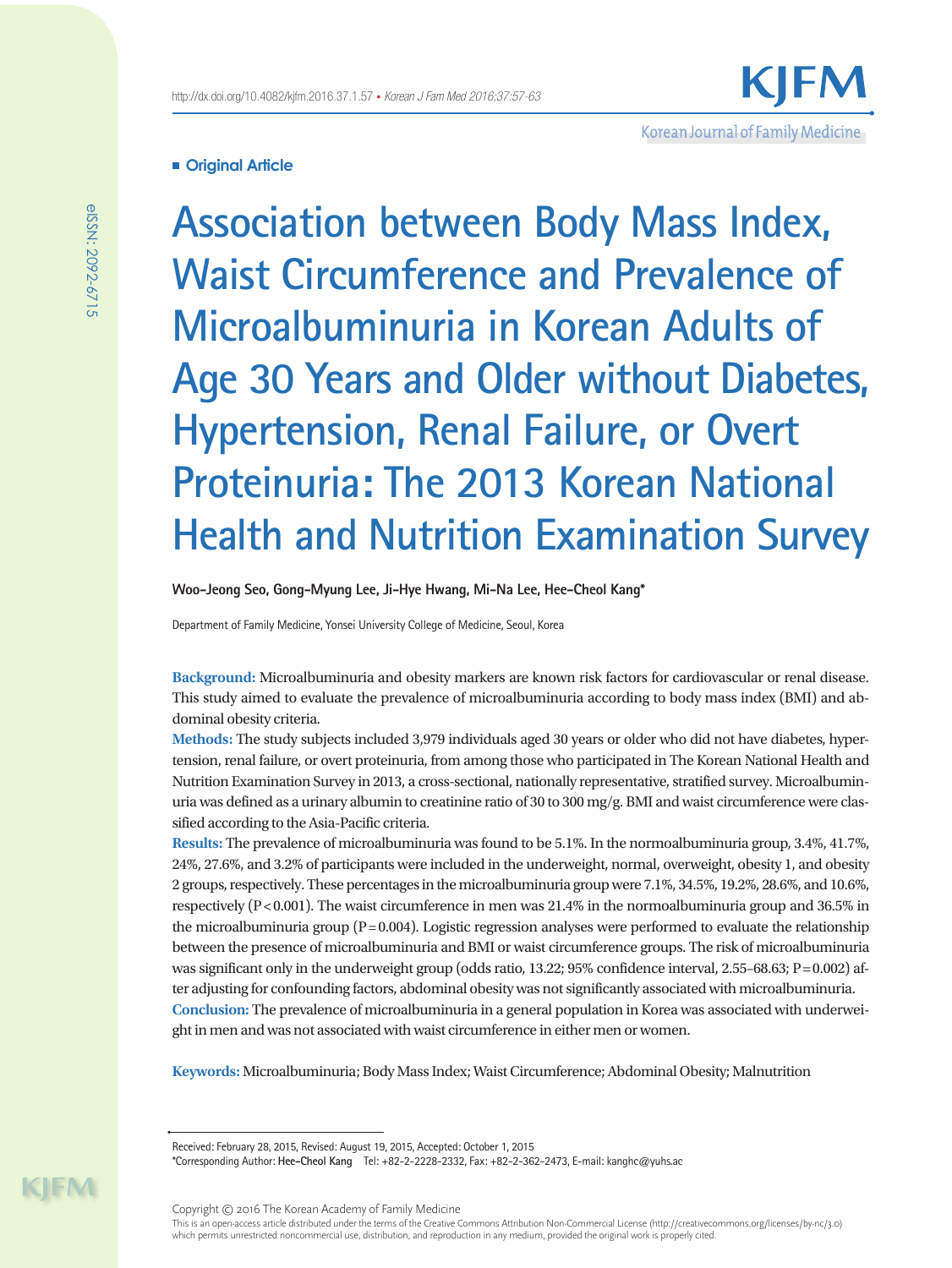# **INTRODUCTION**

Microalbuminuria is among the strongest predictors of both diabetic nephropathy and cardiovascular disease outcomes in patients with type 2 diabetes mellitus or hypertension. $1,2$ <sup>2</sup> The early detection of microalbuminuria is important in the general population as well<sup>3)</sup> because studies have shown that microalbuminuria is independently associated with an increase in the prevalence and mortality from cardiovascular disease.<sup>4)</sup>

Microalbuminuria is considered to be an indicator of a poor renal prognosis because it is associated with hemodynamic adaptations of glomerular hypertension and hyperfiltration in remnant nephrons due to glomerular permeability dysfunction, which ultimately proves detrimental.<sup>5)</sup> Glomerular albumin leakage is considered to reflect widespread atherosclerosis-mediated capillary vasculopathy or dysfunction of the coagulation and fibrinolytic systems. $6$ )

Several studies have shown that risk factors associated with microalbuminuria include age, systolic blood pressure, fasting serum glucose, body mass index, waist circumference (WC), visceral fat, insulin resistance, malnutrition, chronic inflammation as well as diabetes mellitus, hypertension, and chronic kidney disease.2,7-14) However, studies on the general population are lacking.

Abdominal obesity is found to be more strongly associated with microalbuminuria rather obesity in general, $2,8$ ) and WC and body mass index (BMI) have been frequently used as obesity indices in assessing the relationship between obesity and microalbuminuria, because these variables are easy to measure.<sup>15,16)</sup>

The aim of the current study was to examine the association of BMI and WC with the prevalence of microalbuminuria in Korean adults aged 30 years and older who did not have diabetes, hypertension, renal failure, or overt proteinuria by using The Korean National Health and Nutrition Examination Survey (KNHANES) of 2013.

### **METHODS**

#### **1. Sample**

This study included 3,979 individuals aged 30 years or older who did not have overt proteinuria (i.e., urine albumin to creatinine ratio >300 mg/g), diabetes (diagnosed or being treated), hypertension, or renal failure, from among 8,018 individuals who participated in The KNHANES VI-1 in 2013, a cross-sectional, nationally representative, and stratified survey.

### **2. Physical Measurements and Clinical Examination**

Height was measured to the nearest 1 mm using a stadiometer (SECA 255; SECA, Hamburg, Germany). Weight was measured to the nearest 0.1 kg using GL-6000-20 (G-tech, Seoul, Korea).<sup>17)</sup> BMI was calculated by dividing weight by the square of height  $(kg/m<sup>2</sup>)$ . WC was measured to the nearest 1 mm using SECA 200 (SECA) by palpating the two points of the upper portion of the iliac ridge and the lower end of the rib when the study subjects breathed out.<sup>17)</sup> Abdominal obesity was defined using the Asia-pacific criteria.18)

Blood samples were collected in the morning after fasting for at least 8 hours to measure fasting plasma glucose, hemoglobin A1c (HbA1c), total cholesterol, high density lipoprotein (HDL) cholesterol, low density cholesterol (LDL) cholesterol, triglycerides, serum creatinine, and blood urea nitrogen using ADIV-IA650 (Siemens, Madison, WI, USA).17)

Single-spot urine specimens were collected (20–30 mL of midstream voided urine). The ratio of urinary albumin to urinary creatinine, measured using Hitachi 7600 (Hitachi, Tokyo, Japan), $17$ ) was reported as urinary albumin-to-creatinine ratio (UACR, mg/g).

Blood pressure (BP) was measured by standard methods using a sphygmomanometer after the subject rested for 5 minutes in the sitting position. Three measurements were taken for each subject at 30-second intervals; the average of the second and third measurements was used in the analysis.<sup>17)</sup>

The estimated glomerular filtration rate (eGFR) was calculated by the researcher using the Modification of Diet in Renal Disease study equation.<sup>19)</sup>

### **3. Definitions**

Microalbuminuria was defined as a UACR of 30 to 300 mg/g. The subjects were categorized as having normoalbuminuria (UACR <30 mg/g) or microalbuminuria (UACR 30–300 mg/g). Baseline characteristics were compared between the two groups. These included age, sex, body weight, BMI, obesity, WC, systolic BP, diastolic BP, fasting plasma glucose, HbA1c, total cholesterol, HDL cholesterol, triglycerides, LDL cholesterol, blood urea nitrogen, and eGFR.

Body weight was classified according to BMI as underweight (BMI<18.5 kg/m2 ), normal (18.5≤BMI<23.0), overweight (23.0 ≤BMI <25.0), obesity 1 (25.0 ≤BMI <30.0), or obesity 2 (BMI ≥30.0) according to Asia-Pacific obesity criteria. WC was categorized as follows: WC <90 cm and WC  $\geq$ 90 cm for male participants and WC <80 cm and WC ≥80 cm for female participants.<sup>20)</sup>

#### **4. Statistical Analysis**

The KNHANES VI-1 had a complex sample design, which included a primary extraction unit, multistage stratification, and weighted values to minimize selection bias. To compare baseline characteristics between albuminuria categories, means with standard errors of the mean or standard deviations were extracted using the independent t-test for continuous variables. The chi-square test was used to extract ratios for categorical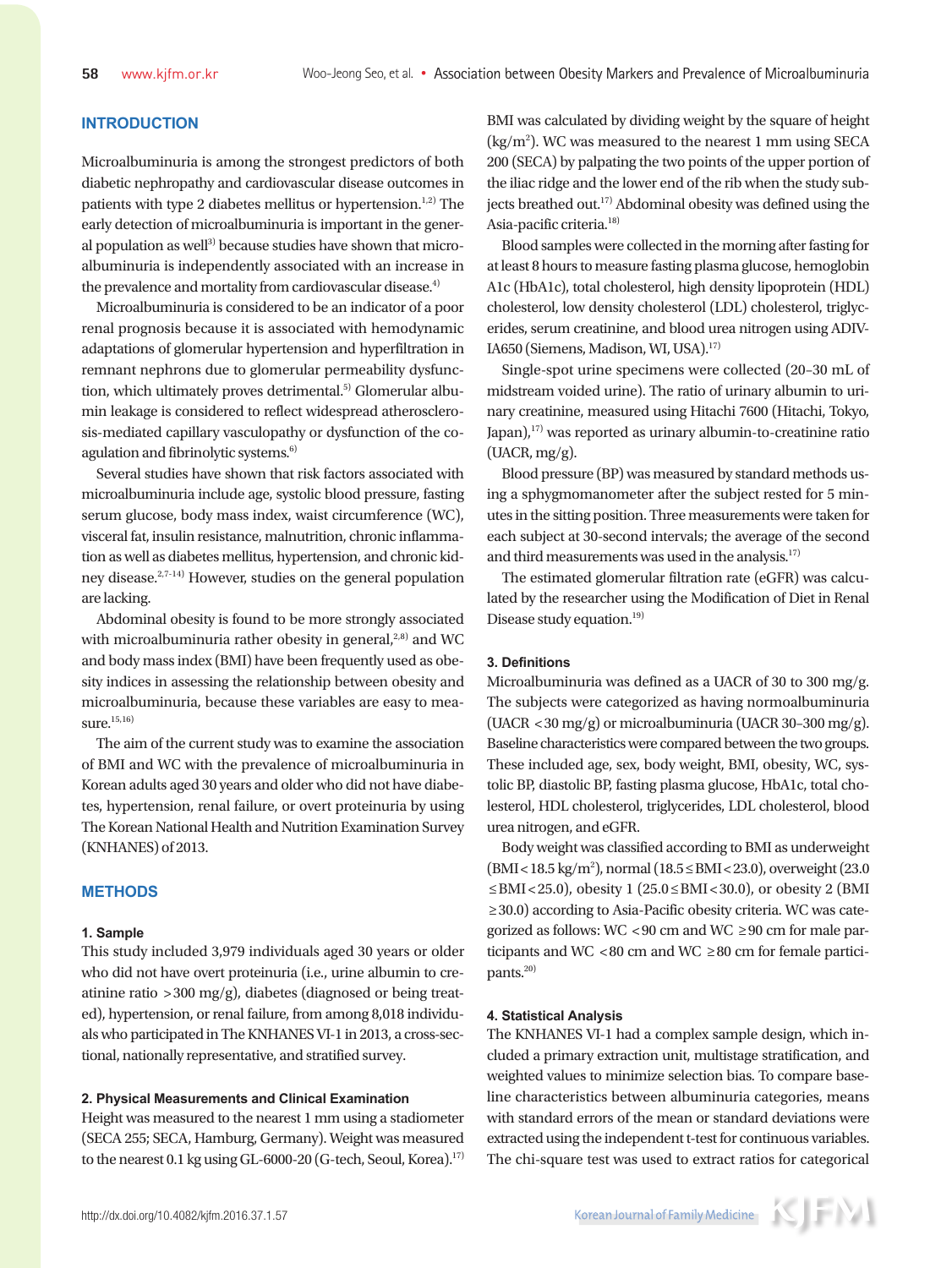variables.

The presence of normoalbuminuria or microalbuminuria was used as the binary dependent variable. The 5 BMI (underweight, normal, overweight, obesity 1, and obesity 2) and 2 WC categories were used as independent variables. Multiple logistic regression analyses were performed to analyze the association between microalbuminuria and each dependent variable after adjustment for various confounding variables (those found to be associated with microalbuminuria in previous studies). All analyses were performed using IBM SPSS ver. 20.0 (IBM Co., Armonk, NY, USA). Statistical significance was set at  $P < 0.05$ .

### **RESULTS**

Of the 3,979 participants considered for inclusion in the study, 3,257 had a UACR of less than 300 mg/g and were included in the final analysis. Of these, 3,091 participants (94.9%) had normoalbuminuria and 166 (5.1%) had microalbuminuria. Age, obesity, systolic BP, diastolic BP, fasting plasma glucose, HbA1c, total cholesterol, triglycerides, serum creatinine, and eGFR were significantly different between the two groups, whereas body weight, BMI, WC, HDL cholesterol, and blood urea nitrogen were not significantly different. In the normoalbuminuria group, 3.4%, 41.7%, 24%, 27.6%, and 3.2% of participants were included in the underweight, normal, overweight, obesity 1, and obesity 2 groups, respectively, while these percentages were 7.1%, 34.5%, 19.2%, 28.6%, and 10.6%, respectively, in the microalbuminuria group ( $P < 0.001$ ). The prevalence of abdominal obesity was significantly different between the normoalbuminuria and microalbuminuria groups for men (21.4% versus 36.5%,  $P=0.004$ ), although there was no significant difference for women (Table 1).

In multiple logistic regression analyses, the normal BMI group was used as reference. The risk of microalbuminuria was significantly increased in the underweight and obesity 2 groups (odds ratio [OR], 2.49; 95% confidence interval [CI], 1.28–4.83; P=0.007 for the underweight group; OR, 4.01; 95% CI, 1.95–8.21; P<0.001 for the obesity 2 group). After adjusting for age and sex (model 2), the risk of microalbuminuria was still significantly increased in the underweight and obesity 2 groups (OR, 2.41; 95% CI, 1.22–4.77; P=0.010 for the underweight group; OR, 4.01; 95% CI, 1.95-8.21; P<0.001 for the obesity 2 group). After adjusting for fasting plasma glucose, HbA1c, systolic BP, diastolic BP, triglycerides, total cholesterol, and WC in model 2 (model

Table 1. Baseline characteristics and BMI and WC categories in each albuminuria group

| Characteristic                                                                  | Normoalbuminuria ( $n = 3.091$ )  | Microalbuminuria ( $n = 166$ )     | P-value            |
|---------------------------------------------------------------------------------|-----------------------------------|------------------------------------|--------------------|
| Age (y)                                                                         | $49.5 \pm 12.9$                   | $54.3 \pm 15.0$                    | 0.003              |
| Female (%)*                                                                     | 55.5                              | 56.6                               | 0.770              |
| Body weight (kg)                                                                | $64.2 \pm 0.3$                    | $65.3 \pm 1.4$                     | 0.410              |
| Body mass index (kg/m <sup>2</sup> )<br>$< 18.5*$                               | $23.7 \pm 0.1$<br>3.4             | $24.2 \pm 0.4$<br>7.1              | 0.170<br>< 0.001   |
| $18.5 - 22.9*$<br>$23 - 24.9*$                                                  | 41.7<br>24.0                      | 34.5<br>19.2                       |                    |
| $25 - 29.9*$<br>$\geq 30^*$                                                     | 27.6<br>3.2                       | 28.6<br>10.6                       |                    |
| Obesity*                                                                        | 30.8                              | 39.2                               | 0.030              |
| Waist circumference (cm)                                                        | $80.3 \pm 0.2$                    | $82.1 \pm 1.0$                     | 0.070              |
| Male<br>$< 90*$<br>$\geq 90*$                                                   | 78.6<br>21.4                      | 63.5<br>36.5                       | 0.004              |
| Female<br>$< 80*$<br>$\geq 80*$                                                 | 64.7<br>35.3                      | 63.1<br>36.9                       | 0.450              |
| Blood pressure (mm Hg)<br>Systolic blood pressure<br>Diastolic blood pressure   | $115.0 \pm 0.3$<br>$75.8 \pm 0.3$ | $125.9 \pm 1.8$<br>$81.4 \pm 1.3$  | < 0.001<br>< 0.001 |
| Fasting plasma glucose (mg/dL)                                                  | $96.4 \pm 0.3$                    | $104.5 \pm 2.8$                    | 0.004              |
| Hemoglobin A1c (mean %)                                                         | $5.8 \pm 0.0$                     | $5.9 \pm 0.1$                      | 0.041              |
| Lipid profile (mg/dL)<br><b>Total cholesterol</b>                               | $191.5 \pm 0.7$                   | $201.5 \pm 3.7$                    | 0.006              |
| High density lipoprotein cholesterol<br>Triglyceride                            | $52.2 \pm 0.3$<br>$137.8 \pm 2.5$ | $53.1 \pm 1.1$<br>$178.0 \pm 15.2$ | 0.450<br>0.010     |
| Low density lipoprotein cholesterol                                             | $115.7 \pm 1.7$                   | $123.8 \pm 6.5$                    | 0.210              |
| Blood urea nitrogen (mg/dL)                                                     | $13.9 \pm 0.1$                    | $13.9 \pm 0.4$                     | 0.990              |
| Serum creatinine (mq/dL)                                                        | $0.8 \pm 0.0$                     | $0.8 \pm 0.0$                      | 0.033              |
| Estimated glomerular filtration rate <sup>†</sup> (mL/min/1.73 m <sup>2</sup> ) | $93.6 \pm 0.4$                    | $97.5 \pm 1.7$                     | 0.025              |

Values are presented as mean  $\pm$  standard error (except for age, mean  $\pm$  standard deviation) or %. P-values were calculated using the independent t-test. \*P-values were calculated using the chi-square test. <sup>†</sup>Calculated using the Modification of Diet in Renal Disease equation.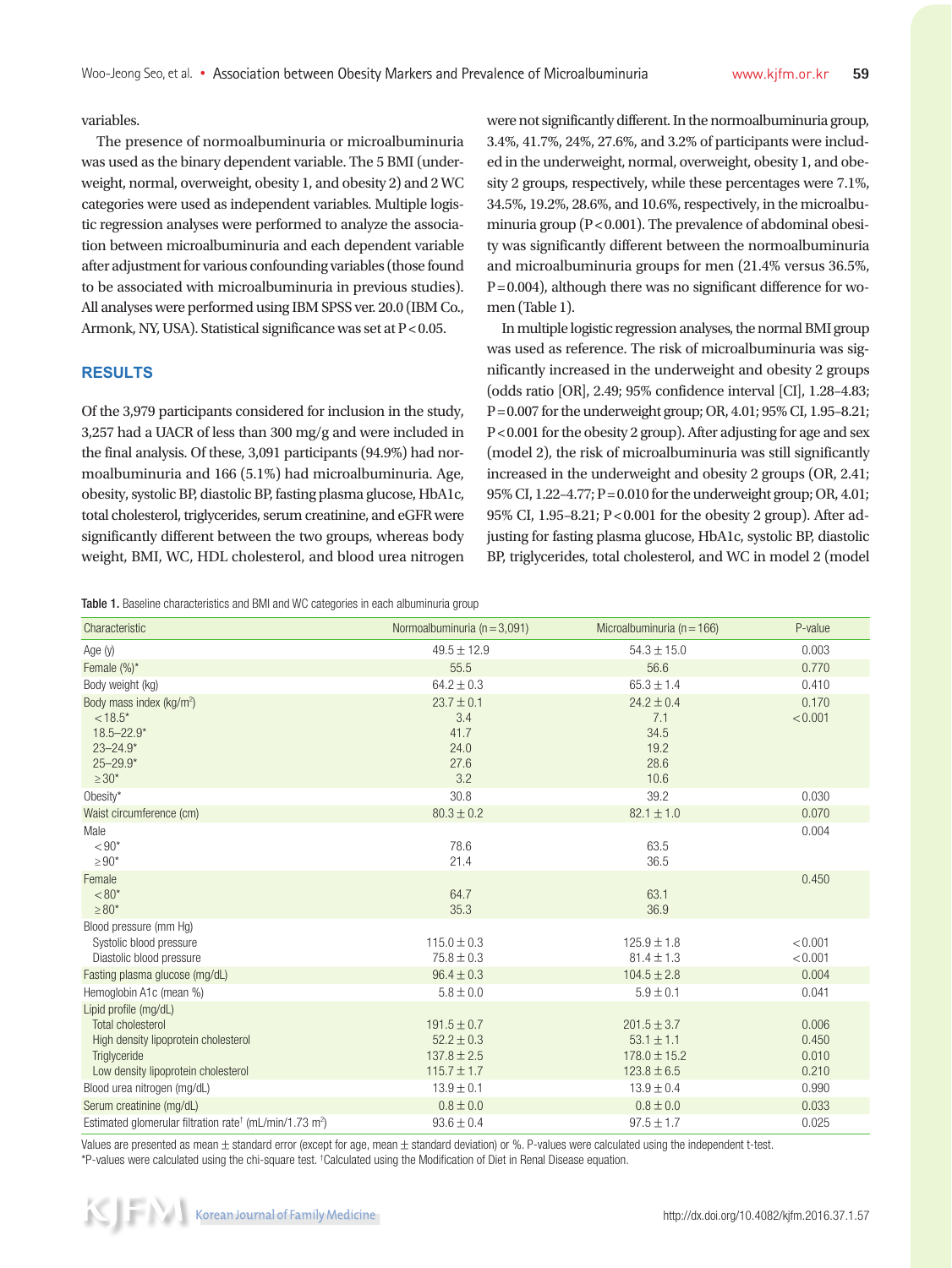3), the risk of microalbuminuria was significantly increased in only the underweight group (OR, 3.82; 95% CI, 1.62–9.02;  $P =$ 0.002) (Table 2).

For male subjects alone, the risk of microalbuminuria was significantly increased in the underweight and obesity 2 groups in multiple logistic analyses (OR, 5.15; 95% CI, 1.66–16.01; P= 0.005 for the underweight group; OR, 5.93; 95% CI, 2.22–15.88; P<0.001 for the obesity 2 group). After adjusting for age (model 2), the risk of microalbuminuria was still significantly increased in the underweight and obesity 2 groups (OR, 4.33; 95% CI, 1.40– 13.41; P =0.010 for the underweight group; OR, 7.02; 95% CI, 2.49–19.76; P<0.001 for the obesity 2 group). After adjusting for age, fasting plasma glucose, HbA1c, systolic BP, diastolic BP, tri-

glycerides, total cholesterol, and WC (model 3), the risk of microalbuminuria was significantly increased in only the underweight group (OR, 13.22; 95% CI, 2.55–68.63; P=0.002) (Table 3).

On the other hand, for female subjects alone, the risk of microalbuminuria was not significantly increased in the underweight, obesity 1, or obesity 2 group, compared with the normal BMI group (OR, 1.65; 95% CI, 0.67–4.09;  $P = 0.280$  for the underweight group; OR, 1.05;  $95\%$  CI, 0.58–1.91; P=0.860 for the obesity 1 group; OR, 2.59; 95% CI, 0.96–7.04;  $P = 0.060$  for the obesity 2 group). After adjusting for confounding factors, the risk of microalbuminuria was not significantly increased in either model 2 or model 3 (Table 4).

When multiple logistic regression analysis was performed to



| BMI category* | Model $1^+$         |                   | Model $2^*$         |                   |                     | Model $3§$        |  |  |  |
|---------------|---------------------|-------------------|---------------------|-------------------|---------------------|-------------------|--|--|--|
|               | OR (95% CI)         | P-value           | OR (95% CI)         | P-value           | OR (95% CI)         | P-value           |  |  |  |
| Underweight   | $2.49(1.28 - 4.83)$ | 0.007             | $2.41(1.22 - 4.77)$ | 0.010             | $3.82(1.62 - 9.02)$ | 0.002             |  |  |  |
| Normal weight | 00.1                | $\qquad \qquad =$ | 1.00.               | $\qquad \qquad -$ | 1.00                | $\qquad \qquad -$ |  |  |  |
| Overweight    | $0.97(0.58 - 1.62)$ | 0.900             | $0.93(0.56 - 1.54)$ | 0.770             | $0.82(0.48 - 1.41)$ | 0.460             |  |  |  |
| Obesity 1     | $1.25(0.82 - 1.92)$ | 0.300             | $1.24(0.80 - 1.92)$ | 0.330             | $0.81(0.45 - 1.48)$ | 0.490             |  |  |  |
| Obesity 2     | $4.01(1.95 - 8.21)$ | < 0.001           | $4.29(2.10 - 8.80)$ | < 0.001           | $2.41(0.70 - 8.27)$ | 0.160             |  |  |  |

P-values were calculated using logistic regression analyses.

OR, odds ratio; BMI, body mass index; CI, confidence interval.

\*Underweight, BMI < 18.5; normal weight, 18.5 ≤ BMI < 23.0; overweight, 23.0 ≤ BMI < 25.0; obesity 1, 25.0 ≤ BMI < 30.0; obesity 2, BMI > 30.0. † Model 1: no adjustments. ‡ Model 2: adjusted for age and sex. <sup>§</sup>Model 3: adjusted for age, sex, fasting plasma glucose, hemoglobin A1c, systolic blood pressure, diastolic blood pressure, triglycerides, total cholesterol, and waist circumference.

|  |  |  |  | Table 3. ORs for microalbuminuria in each BMI category for men, with the normal weight category (18.5 $\leq$ BMI < 23.0) used as reference |
|--|--|--|--|--------------------------------------------------------------------------------------------------------------------------------------------|
|  |  |  |  |                                                                                                                                            |

| BMI category* | Model $1^+$          |         | Model $2^{\ddagger}$ |                          | Model $3§$           |                          |  |  |  |
|---------------|----------------------|---------|----------------------|--------------------------|----------------------|--------------------------|--|--|--|
|               | OR (95% CI)          | P-value | OR (95% CI)          | P-value                  | OR (95% CI)          | P-value                  |  |  |  |
| Underweight   | $5.15(1.66 - 16.01)$ | 0.005   | 4.33 (1.40–13.41)    | 0.010                    | 13.22 (2.55-68.63)   | 0.002                    |  |  |  |
| Normal weight | 1.00                 | $-1$    | 1.00.                | $\overline{\phantom{a}}$ | 1.00.                | $\overline{\phantom{a}}$ |  |  |  |
| Overweight    | $1.15(0.52 - 2.52)$  | 0.730   | 1.16 (0.53-2.55)     | 0.710                    | $1.06(0.45 - 2.51)$  | 0.900                    |  |  |  |
| Obesity 1     | 1.54 (0.77—3.09)     | 0.220   | 1.69 (0.80-3.54)     | 0.170                    | $0.85(0.29 - 2.45)$  | 0.760                    |  |  |  |
| Obesity 2     | $5.93(2.22 - 15.88)$ | < 0.001 | 7.02 (2.49-19.76)    | < 0.001                  | $2.18(0.33 - 14.65)$ | 0.420                    |  |  |  |

P-values were calculated using logistic regression analyses.

OR, odds ratio; BMI, body mass index; CI, confidence interval.

\*Underweight, BMI < 18.5; normal weight, 18.5 ≤ BMI < 23.0; overweight, 23.0 ≤ BMI < 25.0; obesity 1, 25.0 ≤ BMI < 30.0; obesity 2, BMI > 30.0. † Model 1: no adjustments. ‡ Model 2: adjusted for age. <sup>§</sup>Model 3: adjusted for age, fasting plasma glucose, hemoglobin A1c, systolic blood pressure, diastolic blood pressure, triglycerides, total cholesterol, and waist circumference.

| Table 4. ORs for microalbuminuria in each BMI category for women, with the normal weight category (18.5≤BMI<23.0) used as reference |  |  |  |  |  |  |  |  |  |  |  |  |  |  |  |  |  |  |  |  |  |  |  |  |  |  |  |  |
|-------------------------------------------------------------------------------------------------------------------------------------|--|--|--|--|--|--|--|--|--|--|--|--|--|--|--|--|--|--|--|--|--|--|--|--|--|--|--|--|
|-------------------------------------------------------------------------------------------------------------------------------------|--|--|--|--|--|--|--|--|--|--|--|--|--|--|--|--|--|--|--|--|--|--|--|--|--|--|--|--|

| BMI category* | Model $1^+$         |         | Model $2^+$         |                   | Model $3§$           |                   |  |  |  |
|---------------|---------------------|---------|---------------------|-------------------|----------------------|-------------------|--|--|--|
|               | OR (95% CI)         | P-value | OR (95% CI)         | P-value           | OR (95% CI)          | P-value           |  |  |  |
| Underweight   | 1.65 (0.67-4.09)    | 0.280   | 1.67 (0.67-4.17)    | 0.270             | $1.95(0.66 - 5.74)$  | 0.230             |  |  |  |
| Normal weight | 1.00                | $\Box$  | 1.00                | $\qquad \qquad -$ | 1.00                 | $\qquad \qquad -$ |  |  |  |
| Overweight    | $0.87(0.41 - 1.87)$ | 0.720   | $0.80(0.37 - 1.73)$ | 0.560             | $0.68(0.29 - 1.59)$  | 0.370             |  |  |  |
| Obesity 1     | 1.05 (0.58-1.91)    | 0.860   | $0.93(0.51 - 1.69)$ | 0.800             | $0.80(0.39 - 1.65)$  | 0.540             |  |  |  |
| Obesity 2     | $2.59(0.96 - 7.04)$ | 0.060   | $2.48(0.88 - 7.01)$ | 0.090             | $2.27(0.48 - 10.74)$ | 0.300             |  |  |  |

P-values were calculated using logistic regression analyses.

OR, odds ratio; BMI, body mass index; CI, confidence interval.

\*Underweight, BMI < 18.5; normal weight, 18.5 ≤ BMI < 23.0; overweight, 23.0 ≤ BMI < 25.0; obesity 1, 25.0 ≤ BMI < 30.0; obesity 2, BMI > 30.0. † Model 1: no adjustments. ‡ Model 2: adjusted for age. <sup>§</sup>Model 3: adjusted for age, fasting plasma glucose, hemoglobin A1c, systolic blood pressure, diastolic blood pressure, triglycerides, total cholesterol, and waist circumference.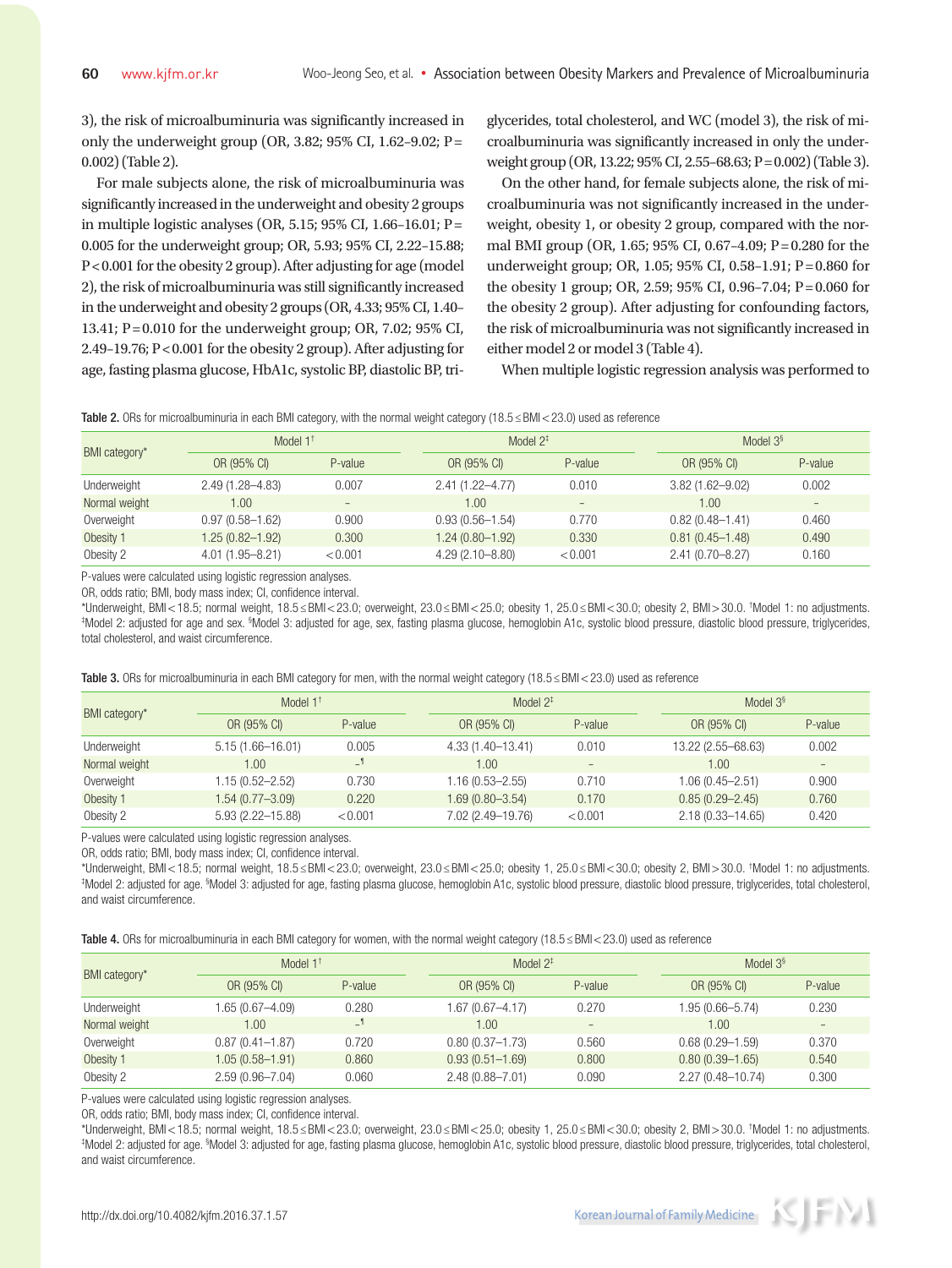| WC category |                | Model 1*               |                          | Model $2^+$         |                          | Model $3‡$          |                   |  |  |  |
|-------------|----------------|------------------------|--------------------------|---------------------|--------------------------|---------------------|-------------------|--|--|--|
|             |                | OR (95% CI)<br>P-value |                          | OR (95% CI)         | P-value                  | OR (95% CI)         | P-value           |  |  |  |
| Male        | $WC < 90$ cm   | 1.00                   | $\overline{\phantom{a}}$ | 1.00                | $\overline{\phantom{a}}$ | 1.00                | $\equiv$          |  |  |  |
|             | $WC \ge 90$ cm | $2.12(1.19-3.77)$      | 0.010                    | $2.16(1.21 - 3.87)$ | 0.010                    | 1.56 (0.71-3.44)    | 0.270             |  |  |  |
| Female      | $WC < 80$ cm   | 1.00.                  | $\overline{\phantom{a}}$ | 1.00                | $\overline{\phantom{a}}$ | 1.00                | $\qquad \qquad -$ |  |  |  |
|             | $WC \ge 80$ cm | 1.21 (0.74-1.97)       | 0.450                    | 1.02 (0.61-1.72)    | 0.930                    | $0.81(0.42 - 1.57)$ | 0.530             |  |  |  |

Table 5. ORs for microalbuminuria according to WC (with <90 cm used as reference for men and <80 cm used as reference for women)

P-values were calculated using logistic regression analyses.

OR, odds ratio; WC, waist circumference; CI, confidence interval.

\*Model 1: no adjustments. †Model 2: adjusted for age. ‡Model 3: adjusted for age, fasting plasma glucose, hemoglobin A1c, systolic blood pressure, diastolic blood pressure, triglycerides, total cholesterol, and body mass index.

determine the risk of microalbuminuria in the abdominal obesity group compared to the normal WC group in male subjects, the OR was 2.12 (95% CI, 1.19-3.77; P = 0.010). In female subjects on the other hand, the risk of microalbuminuria was not significantly increased in multiple logistic regression analysis. In men, after adjusting for age, the result was still significant (OR, 2.16; 95% CI, 1.21-3.87; P=0.010). However, in women, the OR decreased to 1.02 after adjusting for age (95% CI, 0.61– 1.72;  $P = 0.930$  and was no longer significant. After adjusting for confounding factors, the risk of microalbuminuria was not significant in either men or women (Table 5).

### **DISCUSSION**

This study aimed to identify the association of BMI and WC categories with the prevalence of microalbuminuria in Korean adults aged 30 years or older who did not have diabetes, hypertension, renal failure, or over proteinuria and participated in The KNHANES in 2013. The BMI category of underweight was found to be an independent risk factor for the presence of microalbuminuria in men.

A previous study showed that microalbuminuria might be associated with abdominal obesity in non-diabetic, non-hypertensive men who attended a Korean health care center.<sup>8)</sup> Another study showed that abdominal obesity rather than overall obesity was an independent risk factor for microalbuminuria. $2)$ 

In men, the proportion of participants with abdominal obesity was significantly different between the normoalbuminuria and microalbuminuria groups (21.4% vs. 36.5%). The risk of microalbuminuria was higher in abdominal obesity group than in the normal WC group in the logistic analyses before adjustments in men. Thus, a positive correlation could exist between abdominal obesity and microalbuminuria, partially confirming the results of previous studies.

Several studies have reported positive correlations between underweight and microalbuminuria both in Korea and in other countries. A possible explanation is that, since underweight is associated with a low muscle mass, the excretion of urinary creatinine is decreased, thereby resulting in an increased risk of microalbuminuria.12,21)

A Japanese study reported a U-shaped association between BMI and proteinuria. Postural proteinuria is suggested to be associated with renal ptosis or wandering kidney, which is often found in thin people, and it increases the prevalence of microalbuminuria in underweight individuals.15) A small nephron number increases the risk of hyperfiltration; thus, it might result in proteinuria because underweight individuals may have had a low birth weight as well.<sup>22,23)</sup>

The term 'malnutrition inflammation complex syndrome' has been used for patients diagnosed with end-stage renal disease because malnutrition has been found to be closely associated with an inflammatory reaction in these patients.<sup>13)</sup>

Serum albumin, total iron binding capacity, and BMI are commonly used markers of nutritional status, $13$ ) and the C-reactive protein level is often employed as a marker of inflammation. The associations between these factors and cardiovascular disease have been investigated in several studies.<sup>24-26)</sup>

A low BMI might reflect low muscle mass. A reduced muscle mass in turn might trigger an inflammatory reaction, resulting in an increase in the levels of inflammatory markers such as interleukin-6 or C-reactive protein<sup>27)</sup> or coronary heart disease.<sup>21,28)</sup> Although fat might be expected to decrease during weight loss, visceral fat is not easily lost, whereas muscle mass and water content decreases more easily in humans.<sup>29)</sup> Thus, the underweight BMI group could be affected by inflammatory reactions of visceral fat and have a decreased muscle mass, thus explaining the high risk of microalbuminuria in this group in this study.

In this current study, there was definite gender-related difference in the risk of microalbuminuria according to BMI category. This result might be associated with the fact that men are more likely to have more visceral fat than other fat components whereas women are more likely to have more subcutaneous fat than other fat components, due to hormonal differences.<sup>30)</sup>

Adiponectin, which is secreted by adipocytes, is an anti-atherosclerotic, anti-inflammatory substance, and its secretion is decreased with an increase in visceral fat, resulting in an increase in the prevalence of cardiovascular disease. The greater the proportion of visceral fat in the body, the higher the level of inflammatory substances secreted; this adversely affects blood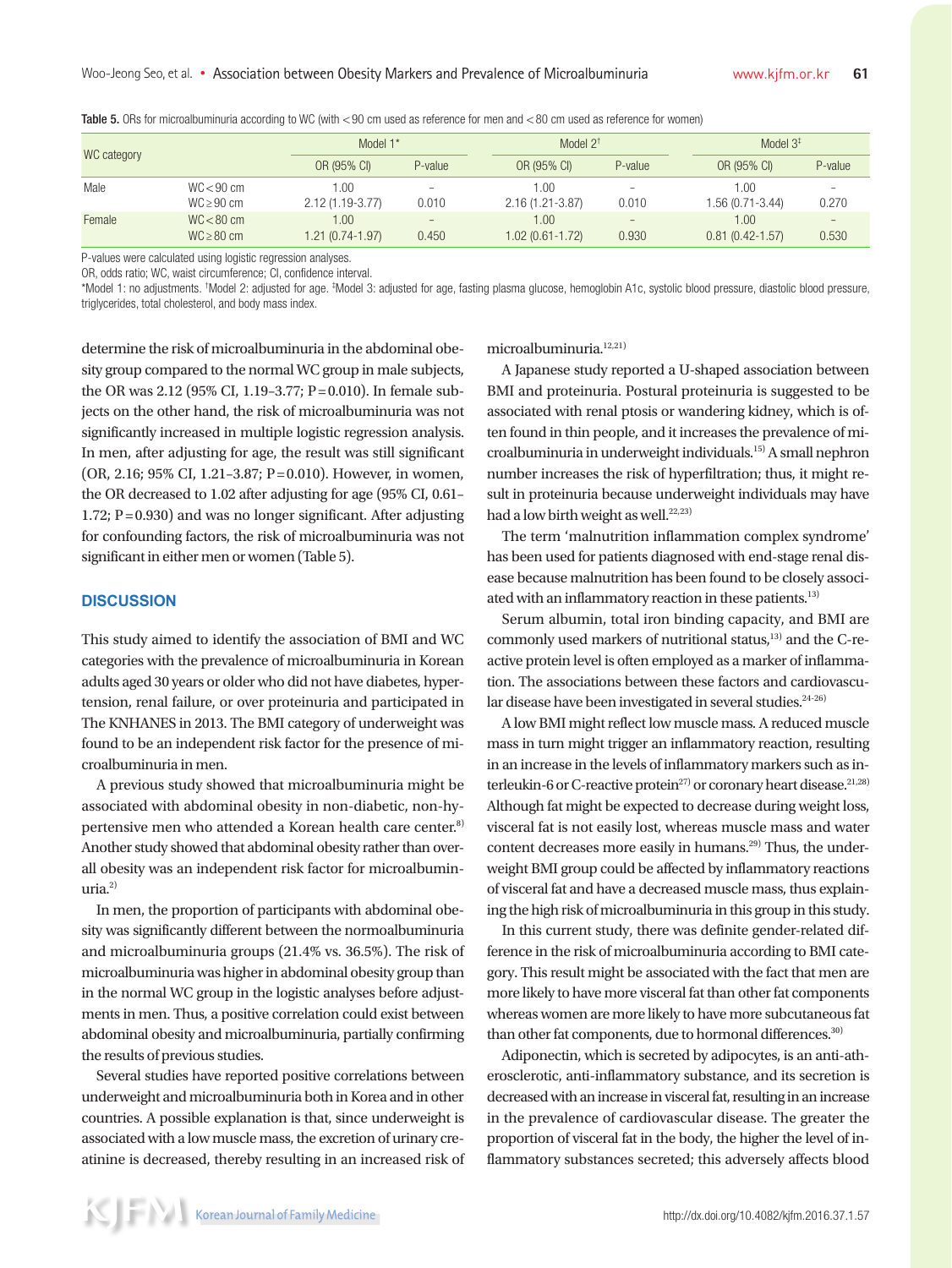vessels and insulin action, and increases the risk of cardiovascular disease.<sup>7,31)</sup> The male subjects in the underweight group in this study might have had the most severe inflammatory reaction because of the relatively decreased muscle mass and increased proportion of visceral fat, thus increasing the prevalence of microalbuminuria.

According to the statistical data of KHANES VI-1 (2013), the rate of subjectively recognizing obesity and the proportion of individuals trying to lose weight are showing an increasing trend.<sup>17)</sup> This is encouraging on the one hand because the prevalence of obesity is estimated to be 30% in Korea. On the other hand however, the results of this study indicated that excessive weight loss have an adverse effect on health. Therefore, a balanced diet, an increase in muscle mass, and a decrease in fat would be more important than unconditional excessive weight loss.

Because of its cross-sectional design, this study did not allow the investigation of causality in the association between microalbuminuria and malnutrition. However, this study is valuable because of the early results indicating an association between microalbuminuria and underweight in a general population aged 30 years or older in a representative sample of the Korean population. Further studies that include an analysis of the serum albumin level, C-reactive protein level, and body fat ratio, which are relatively easy to evaluate, are expected to be undertaken in the future.

# **CONFLICT OF INTEREST**

No potential conflict of interest relevant to this article was reported.

### **REFERENCES**

- 1. Estacio RO, Dale RA, Schrier R, Krantz MJ. Relation of reduction in urinary albumin excretion to ten-year cardiovascular mortality in patients with type 2 diabetes and systemic hypertension. Am J Cardiol 2012;109: 1743-8.
- 2. Thoenes M, Reil JC, Khan BV, Bramlage P, Volpe M, Kirch W, et al. Abdominal obesity is associated with microalbuminuria and an elevated cardiovascular risk profile in patients with hypertension. Vasc Health Risk Manag 2009;5:577-85.
- 3. Jones CA, Francis ME, Eberhardt MS, Chavers B, Coresh J, Engelgau M, et al. Microalbuminuria in the US population: third National Health and Nutrition Examination Survey. Am J Kidney Dis 2002;39:445-59.
- 4. Adachi H. Microalbuminuria is an independent prognostic information for cardiovascular disease. Atherosclerosis 2014;237:106-7.
- 5. De Jong PE, Brenner BM. From secondary to primary prevention of progressive renal disease: the case for screening for albuminuria. Kidney Int 2004;66:2109-18.
- 6. Hillege HL, Fidler V, Diercks GF, van Gilst WH, de Zeeuw D, van Veldhuisen DJ, et al. Urinary albumin excretion predicts cardiovascular and

noncardiovascular mortality in general population. Circulation 2002; 106:1777-82.

- 7. Tamba S, Nakatsuji H, Kishida K, Noguchi M, Ogawa T, Okauchi Y, et al. Relationship between visceral fat accumulation and urinary albumin-creatinine ratio in middle-aged Japanese men. Atherosclerosis 2010;211:601-5.
- 8. Kim WS. Abdominal obesity and microalbuminuria in non-diabetic, nonhypertensive men. Korean J Health Promot Dis Prev 2006;6:114-9.
- 9. Chang Y, Yoo T, Ryu S, Huh BY, Cho BL, Sung E, et al. Abdominal obesity, systolic blood pressure, and microalbuminuria in normotensive and euglycemic Korean men. Int J Obes (Lond) 2006;30:800-4.
- 10. Pinto-Sietsma SJ, Navis G, Janssen WM, de Zeeuw D, Gans RO, de Jong PE, et al. A central body fat distribution is related to renal function impairment, even in lean subjects. Am J Kidney Dis 2003;41:733-41.
- 11. Choi KH. Prevalence and clinical characteristics of microalbuminuria in Koreans. Korean J Med 2006;70:605-7.
- 12. Kim ER, Sung KC, Chon CU, Kwon CH, Koh YL, Lee HJ, et al. Prevalence and clinical characteristics of microalbuminuria in Koreans: a population-based cross-sectional study. Korean J Med 2006;70:617-26.
- 13. Lhee HY, Lee KB, Kim H, Jung CH, Rhee EJ, Lee WY, et al. Relationship of malnutrition-inflammation score with atherosclerosis in maintenance hemodialysis patients. Korean J Med 2006;71:635-45.
- 14. Jang CM, Hyun YY, Lee KB, Kim H. The association between underweight and the development of albuminuria is different between sexes in relatively healthy Korean subjects. Nephrol Dial Transplant 2014;29: 2106-13.
- 15. Sato Y, Fujimoto S, Konta T, Iseki K, Moriyama T, Yamagata K, et al. Ushaped association between body mass index and proteinuria in a large Japanese general population sample. Clin Exp Nephrol 2014;18:75-86.
- 16. Golledge J, Cronin O, Iyer V, Bradshaw B, Moxon JV, Cunningham MA. Body mass index is inversely associated with mortality in patients with peripheral vascular disease. Atherosclerosis 2013;229:549-55.
- 17. Ministry of Health and Welfare. The 2013 Korea National Health and Nutrition Examination Survey. Sejong: Ministry of Health and Welfare; 2013.
- 18. Bassett J; International Diabetes Institute, World Health Organization, International Association for the Study of Obesity, International Obesity Task Force. The Asia-Pacific perspective: redefining obesity and its treatment. Melbourne: Health Communications Australia; 2000.
- 19. Levey AS, Bosch JP, Lewis JB, Greene T, Rogers N, Roth D. A more accurate method to estimate glomerular filtration rate from serum creatinine: a new prediction equation. Modification of Diet in Renal Disease Study Group. Ann Intern Med 1999;130:461-70.
- 20. Park H. Cut-off values of waist circumference for abdominal obesity among Koreans. J Korean Med Assoc 2005;48:1165-72.
- 21. Cirillo M, Laurenzi M, Mancini M, Zanchetti A, De Santo NG. Low muscular mass and overestimation of microalbuminuria by urinary albumin/creatinine ratio. Hypertension 2006;47:56-61.
- 22. Brenner BM, Chertow GM. Congenital oligonephropathy and the etiology of adult hypertension and progressive renal injury. Am J Kidney Dis 1994;23:171-5.
- 23. Luyckx VA, Brenner BM. Low birth weight, nephron number, and kidney disease. Kidney Int Suppl 2005;(97):S68-77.
- 24. Menon V, Wang X, Greene T, Beck GJ, Kusek JW, Marcovina SM, et al. Relationship between C-reactive protein, albumin, and cardiovascular